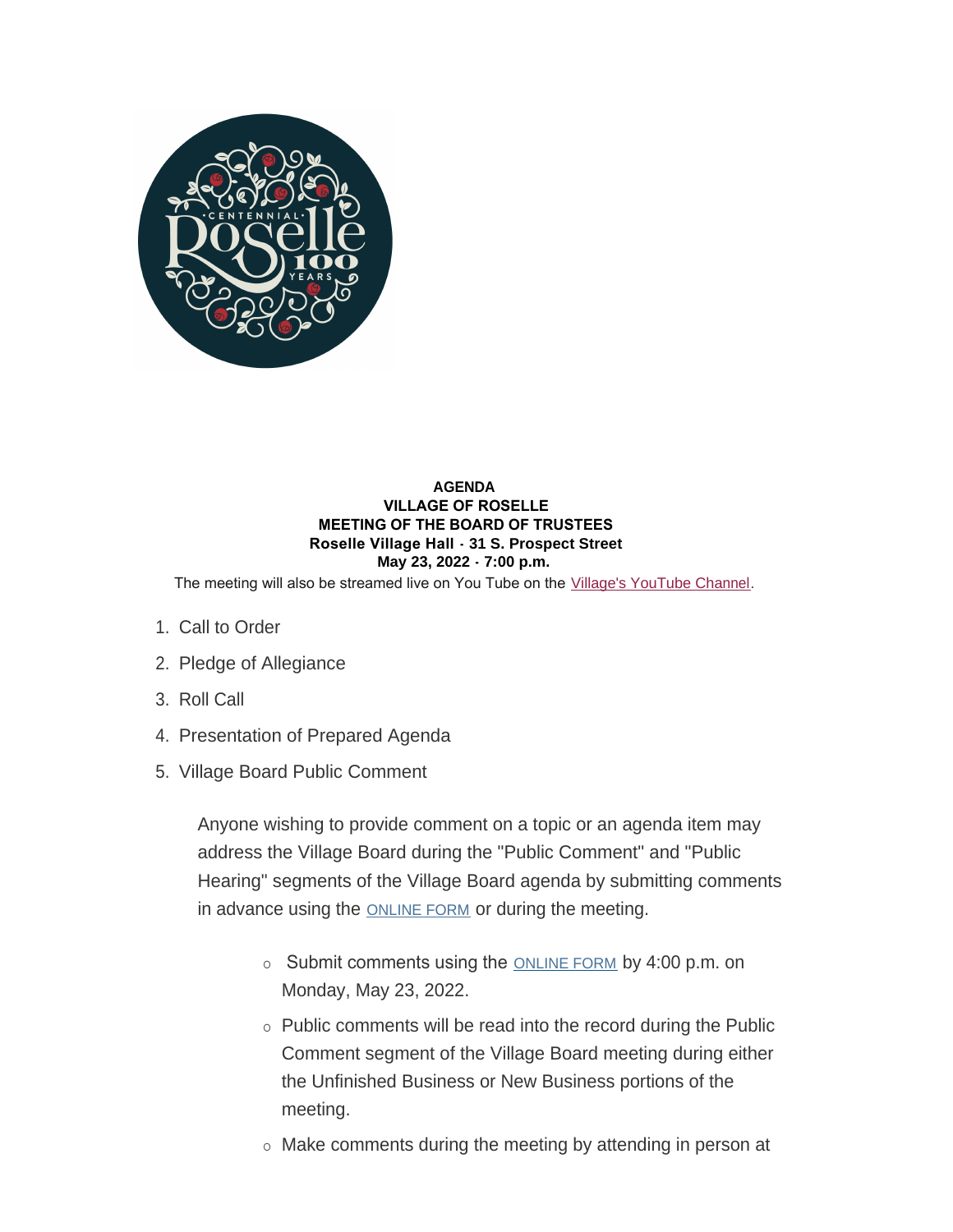Roselle Village Hall. Persons wanting to make comments during the meeting are strongly encouraged to contact the Village in advance at [ROSELLE@ROSELLE.IL.US](mailto:roselle@roselle.il.us) or 630-671- 2804.

- o Comments will be limited to three minutes per person.
- 6. Officials and Staff Reports
	- 6.A. Mayor

6.A.1. Proclamation recognizing Village Attorney Knippen.

- 6.B. Village Trustees
- 6.C. Village Clerk
- 6.D. Village Attorney
- 6.E. Village Administrator
- 6.F. Treasurer's Report

Documents:

### [APRIL 2022 TREASURERS REPORT.PDF](https://www.roselle.il.us/AgendaCenter/ViewFile/Item/5285?fileID=5977)

# UNFINISHED BUSINESS 7.

# 8. CONSENT AGENDA

All items listed on the Consent Agenda are considered to be routine, procedural, informational, self-explanatory, or non-controversial in nature and will be enacted in one motion. There will be no discussion of these items.

8.A. Presentation and approval of Village Board Minutes of May 9, 2022.

Documents:

### MAY 9 VB MINUTES PDF

8.B. Approve and Hold the Executive Session minutes of February 14, March 14, March 28 and April 25, 2022. Approve and release the Executive Session minutes of April 11, 2022.

Documents:

## [ES MINUTES APPROVAL.PDF](https://www.roselle.il.us/AgendaCenter/ViewFile/Item/5290?fileID=5980)

8.C. Adopt a resolution retaining Johnson, Peterson, and Murray Chicago LLC as special counsel for hearing officer and other duties as assigned.

Documents: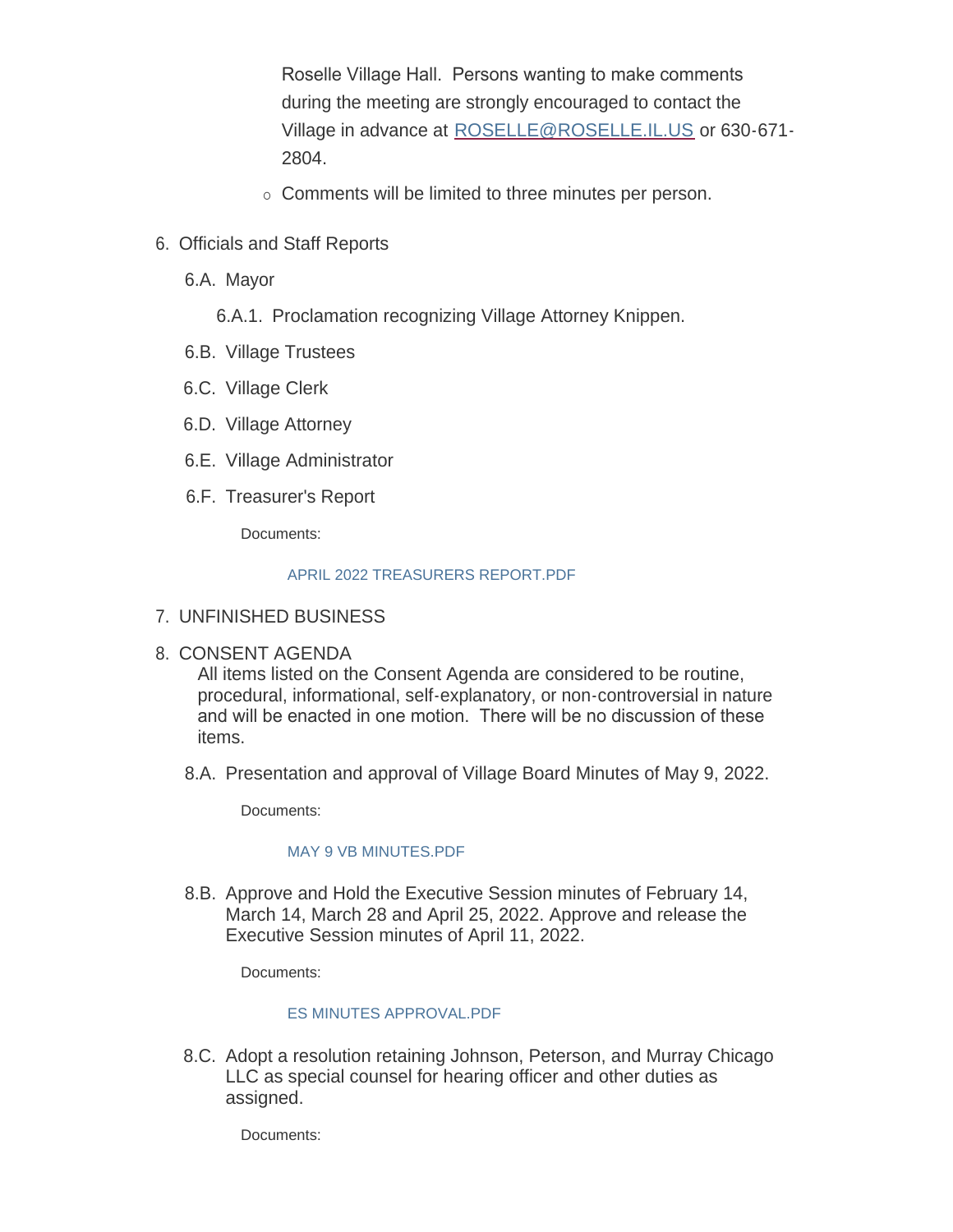#### [APPOINTMENT OF SPECIAL COUNSEL.PDF](https://www.roselle.il.us/AgendaCenter/ViewFile/Item/5291?fileID=5981)

8.D. Adopt a resolution approving an assessment plat for 540 E Irving Park Road.

Documents:

### [ASSESSMENT PLAT.PDF](https://www.roselle.il.us/AgendaCenter/ViewFile/Item/5292?fileID=5982)

- 9. Community Development Trustee Wayne Domke
	- 9.A. Pass an Ordinance Amending the Zoning Ordinance Regarding Animal Grooming as a Home Occupation.

Documents:

### [ANIMAL GROOMING TEXT AMENDMENT.PDF](https://www.roselle.il.us/AgendaCenter/ViewFile/Item/5295?fileID=5985)

- 10. Administration Trustee Tom Della Penna
- 11. Fire Trustee Cheryl Lenisa
	- 11.A. Adopt a Resolution authorizing the Mayor to sign and directing the Village Clerk to attest to an Intergovernmental Agreement for the reimbursement of expenses related to responses on Toll Highway Authority property between the Illinois State Toll Highway Authority and the Village of Roselle.

Documents:

### [ILLINOIS TOLL AUTHORITY IGA.PDF](https://www.roselle.il.us/AgendaCenter/ViewFile/Item/5294?fileID=5984)

- 12. Police Trustee Lee Trejo
- 13. Public Works Trustee Bruce Berkshire
	- 13.A. Adopt a resolution authorizing the Mayor to execute a contract for the Village Hall Masonry Repairs between the Village of Roselle and Garland/DBS, Inc. in the amount off \$64,957.00 through the Master Intergovernmental Cooperative Purchasing Agreement (MICPA).

Documents:

#### [MASONRY REPAIRS AT VILLAGE HALL.PDF](https://www.roselle.il.us/AgendaCenter/ViewFile/Item/5293?fileID=5989)

- 14. Finance Trustee Thomas Piorkowski
	- 14.A. Approve the Accounts Payable list for May 23, 2022 in the amount of \$1,475,599.99.

Documents:

#### [BILLS LIST.PDF](https://www.roselle.il.us/AgendaCenter/ViewFile/Item/5288?fileID=5979)

15. NEW BUSINESS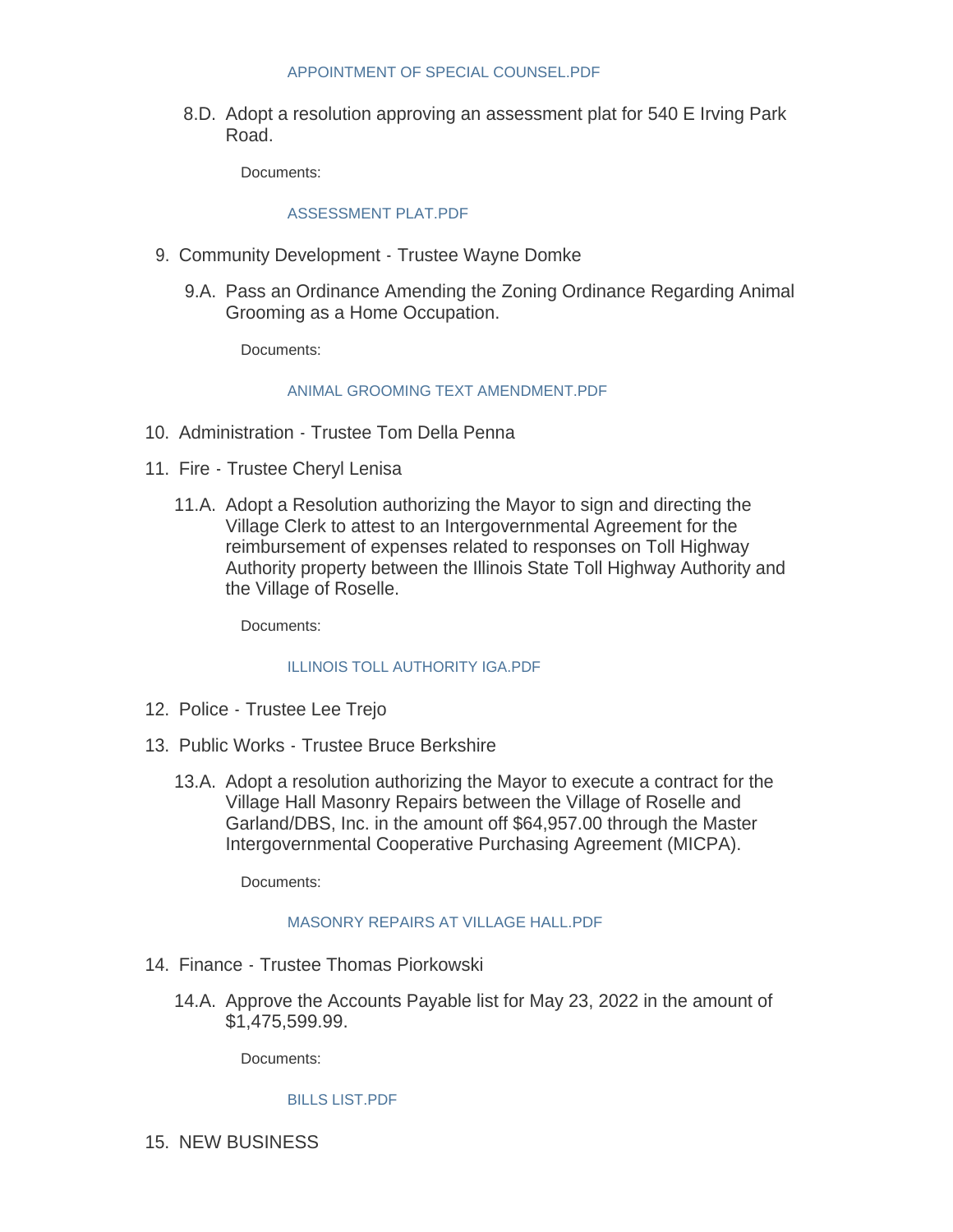# 16. Village Board Public Comment

Anyone wishing to provide comment on a topic or an agenda item may address the Village Board during the "Public Comment" and "Public Hearing" segments of the Village Board agenda by submitting comments in advance using the [ONLINE FORM](https://www.roselle.il.us/FormCenter/Village-Board-Forms-13/Village-Board-Meeting-Public-Participati-75) or during the meeting.

- $\circ$  Submit comments using the [ONLINE FORM](https://www.roselle.il.us/FormCenter/Village-Board-Forms-13/Village-Board-Meeting-Public-Participati-75) by 4:00 p.m. on Monday, May 23, 2022.
- $\circ$  Public comments will be read into the record during the Public Comment segment of the Village Board meeting during either the Unfinished Business or New Business portions of the meeting.
- $\circ$  Make comments during the meeting by attending in person at Roselle Village Hall. Persons wanting to make comments during the meeting are strongly encouraged to contact the Village in advance at [ROSELLE@ROSELLE.IL.US](mailto:roselle@roselle.il.us) or 630-671-2804.
- $\circ$  Comments will be limited to three minutes per person.
- 2022-2025 Village of Roselle Strategic Plan 17. Presenters: Brian Joanis, Assistant Village Administrator & Matthew Galloway, Economic Development Analyst

Documents:

## [STRATEGIC PLAN PRESENTATION.PDF](https://www.roselle.il.us/AgendaCenter/ViewFile/Item/5296?fileID=5986)

18. Intergovernmental Agreement - Founders Day Presenter: Jason Bielawski, Village Administrator

Documents:

## [FOUNDERS DAY IGA.PDF](https://www.roselle.il.us/AgendaCenter/ViewFile/Item/5298?fileID=5988)

19. Yard Flooding Assistance Program Modifications Presenter: Kristin Mehl, Assistant Director of Public Works/Village Engineer

Documents: